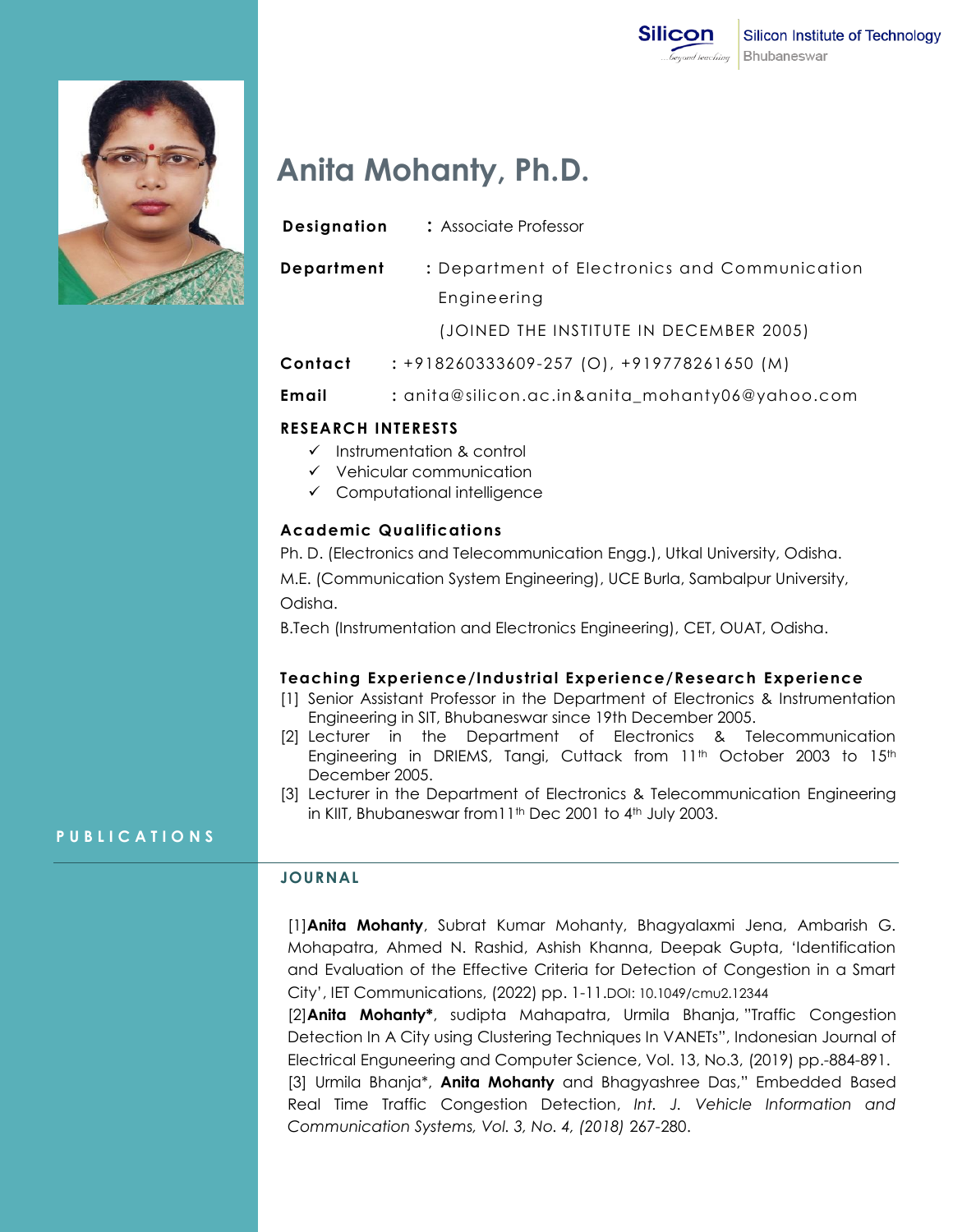[4] S. S. Kar, **A. Mohanty\***, S. K. Mohanty," Analysis of Multiplexing Techniques using LABVIEW", International Journal of Engineering Research (IJER), vol. 4, Special Issue 1,pp. 36-38, Jan. 2015, ISSN (Print) 2347-5013.

[5] **A. Mohanty\***, S. S. Kar, B. Jena and M. Dehury, "Synthesis and Analysis of Analog Communication Techniques using LABVIEW ," *International Journal of Electrical, Electronics and Computer Systems (IJEECS) ,* vol. 2, no. 11-12, pp. 14- 18, Dec. 2014. ISSN (Print) 2347-2820.

[6]B. Jena, M. Dehury, **A. Mohanty\***and S. S. Kar, "ALU Design and Its Performance Analysis in LABVIEW," *ITSI Transactions on Electrical and Electronics Engineering (ITSI-TEEE),* vol. 2, no. 5, pp. 8-12, Nov. 2014. ISSN (Print) 2320-8945.

[7] **A. Mohanty\***, S. K. Mohanty "Wavelet Based Approach for Sensor Validation", International Journal on Advanced Electrical and Electronics Engineering (IJAEEE), Vol.1, No.1, pp 26-32, August 2012.

## **A N Y O T H E R**

#### **CONFERENCES**

- [1] D. Nayak, A. G. Mohapatra, B. Keswani, **Anita Mohanty**, P. K. Tripathy, "IoT Enabled Predictive Maintenance of Diesel Generator in the Context to Industry 4.0", 19th OITS International Conference on Information Technology (OCIT-2021), IEEE, during 16-18 December 2021. DOI: 10.1109/OCIT53463.2021.00078
- [2] Bhagyalaxmi Jena, **Anita Mohanty**, Subrat Kumar Mohanty, "Gender Recognition and Classification of Speech Signal ", Elsevier International Conference on Smart Data Intelligent (ICSMDI 2021, during 29-30April 2021. Available at SSRN: https://ssrn.com/abstract=3852607
- [3] **Anita Mohanty**, Subrat Kumar Mohanty, Bhagyalaxmi Jena,"A Real-Time Fuzzy Logic Based Accident Detection System In VANET Environment ",Proceedings of International Conference on Cognitive Informatics & Soft Computing (CISC-2020), Advances in Intelligent Systems and Computing, Springer Book Series, Vol.1317, pp. 685-696. First online: 02July 2021, DOI https://doi.org/10.1007/978-981-16-1056-1
- [4] BhagyalaxmiJena,**Anita Mohanty**, Subrat Kumar Mohanty,"Gender Recognition of Speech Signal using KNN and SVM ",Elsevier International Conference on IoT Based Control Networks and Intelligent Systems (ICICNIS 2020), during 10-11 December 2020. Available at SSRN: https://ssrn.com/ abstract=3769786 or http://dx.doi.org/10.2139/ssrn.3769786
- [5] **Anita Mohanty**, Subrat Kumar Mohanty, Jitesh Kumar, "A Prototype of Density based Intelligent Traffic Light Control System Using Image Processing Technique and Arduino Microcontroller in Lab VIEW Environment ", Proceedings of International Conference on Advances In Electrical Control & Signal Systems (AECSS-2019), Springer Lecture Notes in Electrical Engineering, Vol. 665, First Online : 01 July 2020, DOI https://doi.org/10.1007/978-981-15-5262-5\_56.
- [6] **Anita Mohanty**, Urmila Bhanja, Sudipta Mahapatra, "Intelligent Traffic Quantification System", Proceedings of International Conferenceon Advanced Material Technologies (ICAMT)-2016, IOP ConferenceSeries : Materials Science and Engineering, Vol.225, DOI https://doi.org/10.1088/1757-899X/225/1/012179.